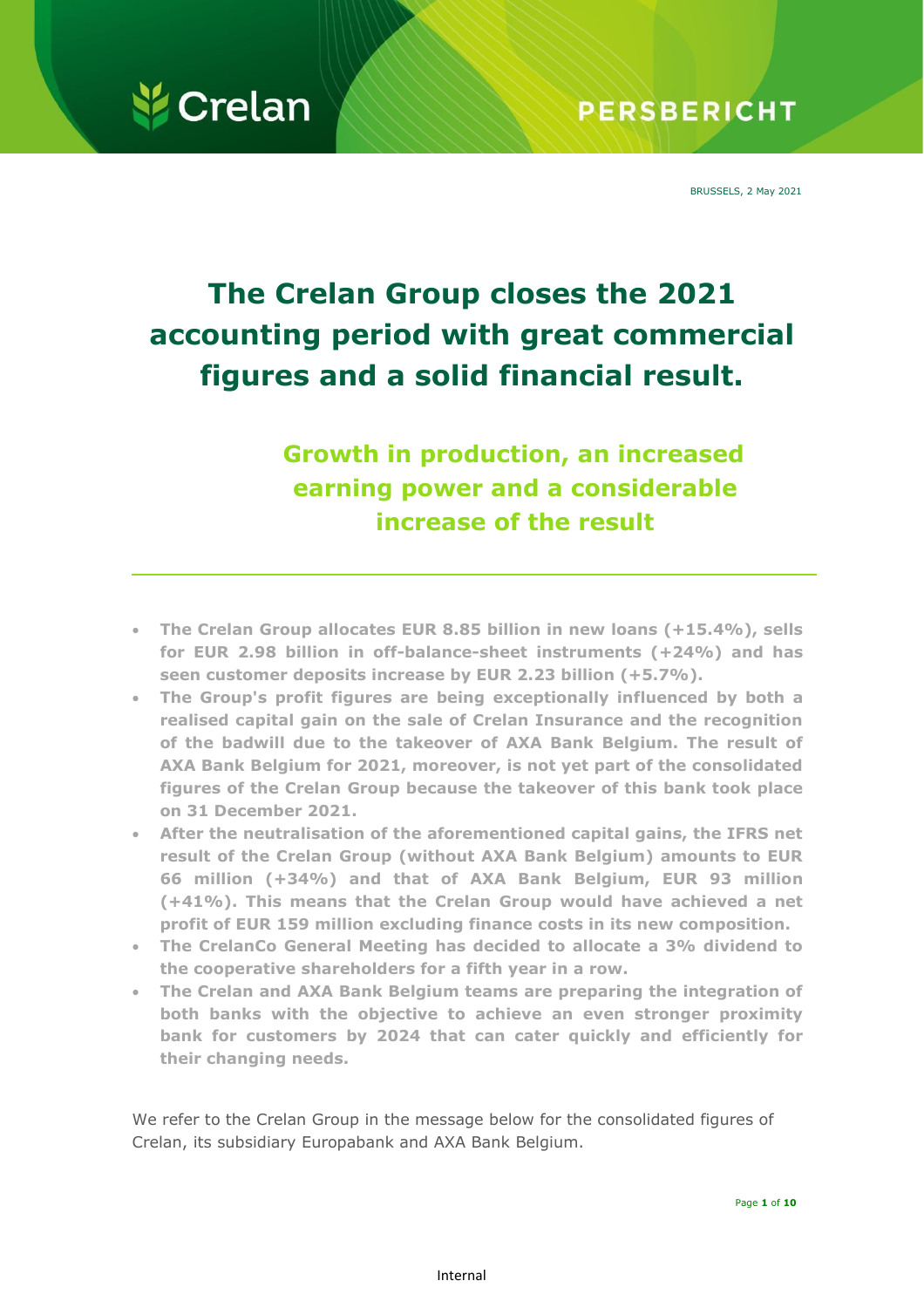

## **PERSBERICHT**

## **A shared future story with potential**



**Philippe Voisin, Crelan and AXA Bank Belgium CEO**: **"On 31 December, AXA Bank Belgium joined the Crelan Group that now represents three bank brands**: **Crelan, Europabank and AXA Bank Belgium**. **This is also the first time that we can present the shared results of this new expanded banking group**. **Crelan and AXA Bank Belgium have a coinciding profile and use a similar**

**procedure and you can see this in the 2021 results and trends. This reinforces my conviction that the Crelan and AXA Bank Belgium integration, planned for the spring of 2024, will create a stronger bank that will cater more quickly and even better in relation to the requirements and preferences of the cooperative shareholders and customers."**

## **Good commercial results**

The economic recovery and the good availability of the teams in the bank offices, including in periods of tightened coronavirus measures, had a positive effect on production results.

Growth continued in relation to payment transactions, the savings and investment concepts and the granting of credit. The Crelan Group also made great progress in relation to insurance operations.

## **Customer deposits: EUR 2.23 billion growth (+5.7%)**

**Customer deposits** of the Crelan Group increased by EUR 2.23 billion. At the end of 2021, the outstanding customer deposits amounted to **EUR 41.40 billion (+5.7%)**. Crelan takes EUR 1.09 billion in growth for itself (+5.6%), AXA Bank Belgium EUR 1 billion (+5.5%) and Europabank EUR 139.45 million (+9.8%).

The trend of previous years continues: the current and savings accounts continue to grow and the bank certificates and fixed-term accounts continue to gain ground when compared to the off-balance sheet investments.

#### **DIGITAL BANKING IS ON THE RISE**

The number of current accounts grew by 4.3% at Crelan and by 2.2% at AXA Bank Belgium.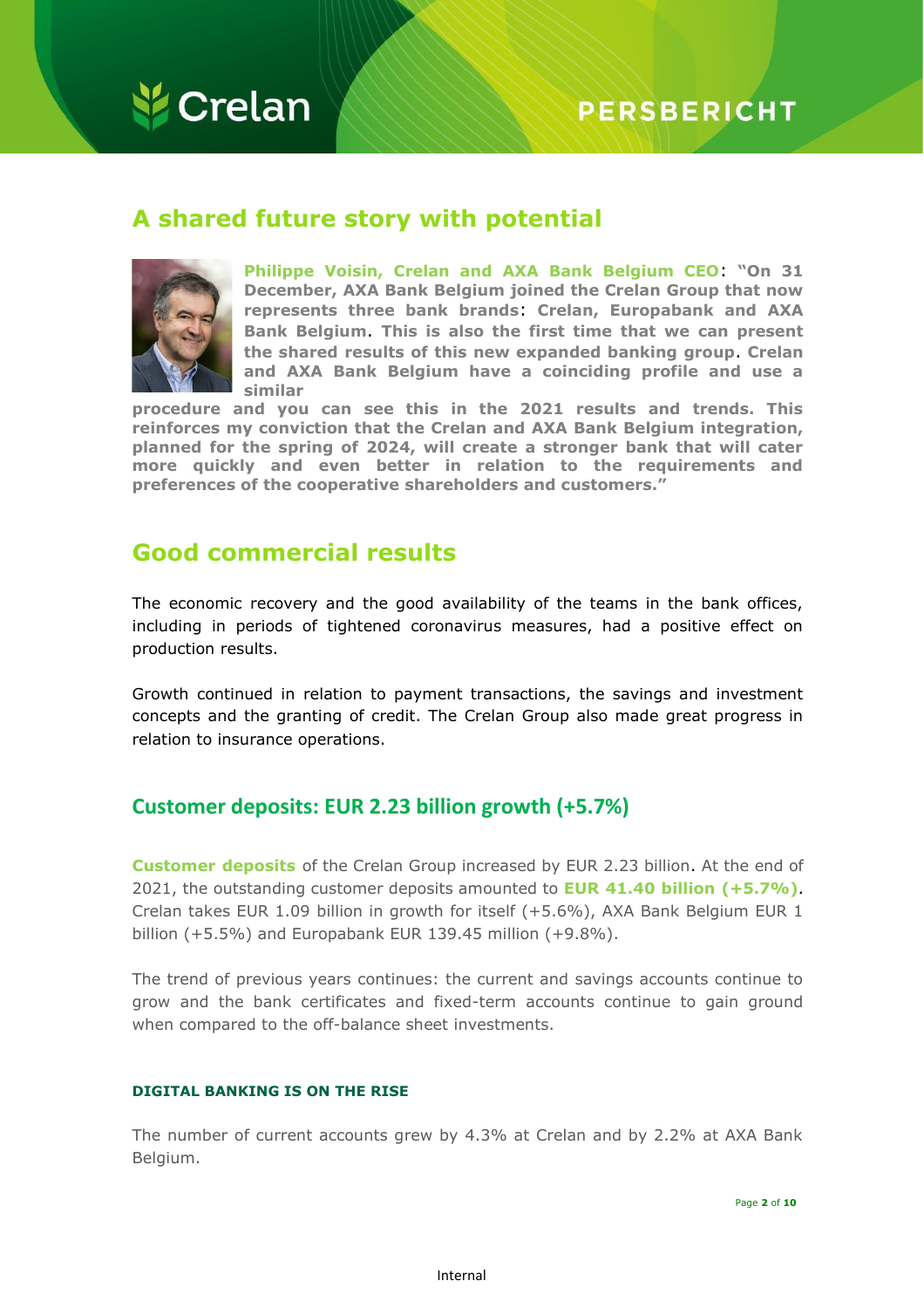

With regard to payment transactions, we have noticed that COVID-19 additionally stimulates the use of digital payment facilities and cashless payments.

On a group level, the number of online registrations, for example, rose by 8.5%, but the strongest evolution can be seen in mobile applications.

At Crelan, the number of mobile registrations rose by 13.6% (+42,980) to 360,132 and the mobile app was also in first position in relation to the number of performed transfers as from May for the first time.

At AXA Bank Belgium, the number of active users of the digital channels increased by 6.1% (+24,722) to 429,094.

#### **THE SAVINGS ACCOUNT CONTINUES TO BE A FIXED ASSET**

Even though the interest rate is low and inflation eats away at the savings achieved, the availability, safe nature and taxation regime elements continue in place that do not lead to doing well when it comes to savings accounts. On a group level, the outstanding savings have therefore risen by EUR 1.40 billion to EUR 29.73 billion (+4.9%). At Crelan, this involved EUR 697 million (+5.3%), at Europabank, EUR 110 million (+13.6%) and, at AXA Bank Belgium, EUR 591 million (+4.1%).

## **Off-balance sheet investments: EUR 2.98 billion gross production (+24%)**

The savings accounts may continue to appeal to an important extent, but that does not stop more and more customers to also take the step to foreign products (funds, investment companies with variable capital, etc.) to optimise their investments and to diversify based on their risk profile.

This trend has been apparent for many years already and is more and more emphatic every year. The total gross production of foreign off-balance-sheet products amounted to **EUR 2.98 billion (+24%)** of which EUR 1.23 billion (+24.4%) in the AXA Bank office network and EUR 1.75 billion (+24.2%) at Crelan. These strong production figures and the favourable evolution of the market rates also led to an increase of the managed assets by EUR 2.27 billion to **EUR 13.96 billion in managed equity (+19.5%)**. This includes funds, investment companies with variable capital, pension savings and investment insurances (branches 21 and 23).

#### **FUNDS AND NOTES TAKE THE LEAD**

Both at Crelan and at AXA Bank Belgium, funds and notes took the lion's share in relation to this.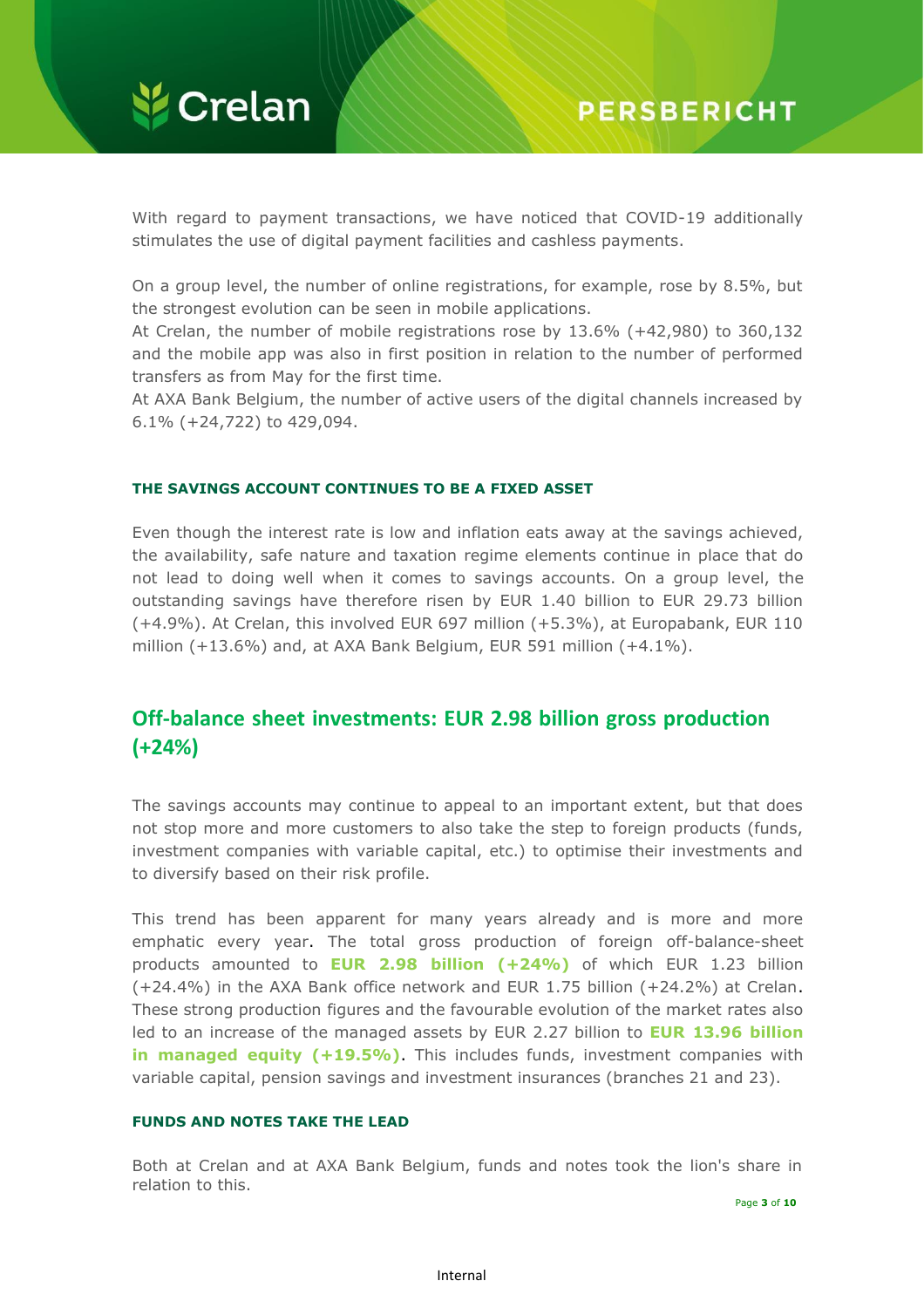

Mixed (profile) funds and share funds were popular. Investments that invest in sustainability (global ecology, climate action, water, sustainable value, etc.) could continue to count on many.

AXA Bank Belgium realised more than half of its fund production in the Delegio concept, an integral concept of profiled funds that focus on the personal banking segment. The Delegio Privileged Portfolio had the most success within this range.

At Crelan, the Crelan Invest opportunities that are managed by Amundi Asset Management and the opportunities of the Crelan Fund managed by Econopolis Wealth Management of Geert Noels turned out to be successful concepts.

## **Granting of credit: new projects were supported for EUR 8.85 billion (+15.4%)**

In 2021, the Crelan Group supported the local economy and projects of its customers by granting credits for **EUR 8.85 billion**. This means that the granting of credit of the Group again saw a strong **increase: 15.4% or EUR 1.18 billion**.



83.60% of this portfolio is comprised by credits to private customers and 16.40% consists of credits for professionals of which a substantial part to farmers and horticulturists.



At Crelan, Europabank and AXA Bank, the granting of credit to private customers is on the rise by EUR 2.40 billion (+4.2%), EUR 253 million (+14.5%) and EUR 4.22 billion (+26.4%) production, respectively, in 2021.

Mainly the housing loans that make up the largest part of this portfolio did well.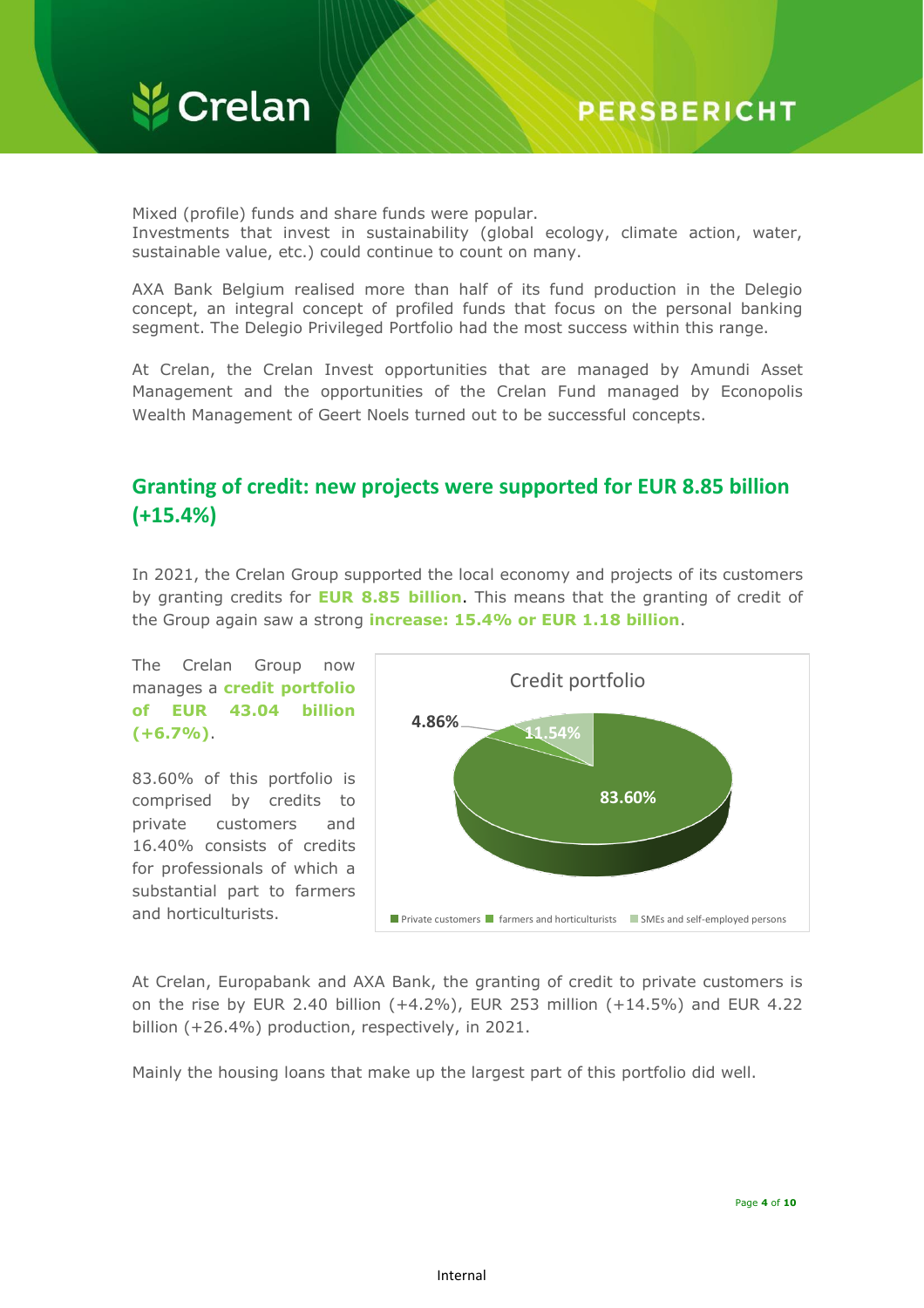

The loans to professionals, which, for the Crelan Group, are the SMEs, self-employed persons, people with fee professions and the farmers and horticulturists, also make up an important part of the portfolio. The economic recovery and investments during the past years in training and specialised advice form the foundation for the growth in this segment.

For example, AXA Bank Belgium allocated professional loans for EUR 713 million (+7.2%), Europabank for EUR 196 million (+16.8%) and Crelan for EUR 1.07 billion  $(+9.97\%)$ .

An amount of EUR 401 million was allocated by Crelan to the farming and horticultural sector (+5.1%). The bank has, however, noticed an important difference between both regions. After many years of growth, a stabilisation of the number of credit files occurred and ultimately production dropped by 7% in Flanders after the nitrogen ruling. The uncertainty, after all, entailed the deferral of investments.

On the other hand, in Wallonia, the number of credit files rose by 8% and production by 20%.

During the first months of 2022, Crelan has noticed that growth continues in Wallonia, but also that the Flemish market is again gaining momentum.

### **Evolution portfolios and production results**

To ensure a relevant comparison is possible, the results of AXA Bank Belgium are also included in the 2020 figures even though the bank was not yet part of the Crelan Group.

| <b>In millions of EUR</b>              | 2020        | 2021        | <b>Evolution in</b><br>€ | <b>Evolution</b><br>as a $%$ |
|----------------------------------------|-------------|-------------|--------------------------|------------------------------|
| <b>Balance sheet production</b>        | 2,193.78    | 2,233.19    | $+39.41$                 | $+1.8$                       |
| <b>Customer deposits</b>               | 39,162.18   | 41,396.60   | $+2,234.43$              | $+5.7$                       |
| <b>Off-balance sheet</b><br>production | 2,395       | 2,978       | $+582.42$                | $+24.3$                      |
| <b>Off-balance sheet turnover</b>      | 11,686.62   | 13,959.88   | $+2,273.26$              | $+19.5$                      |
| <b>Credit production</b>               | $+7,664.83$ | $+8,847.48$ | $+1,182.65$              | $+15.4$                      |
| <b>Credit turnover</b>                 | 40,350.28   | 43,040.38   | $+2,690.10$              | $+6.7$                       |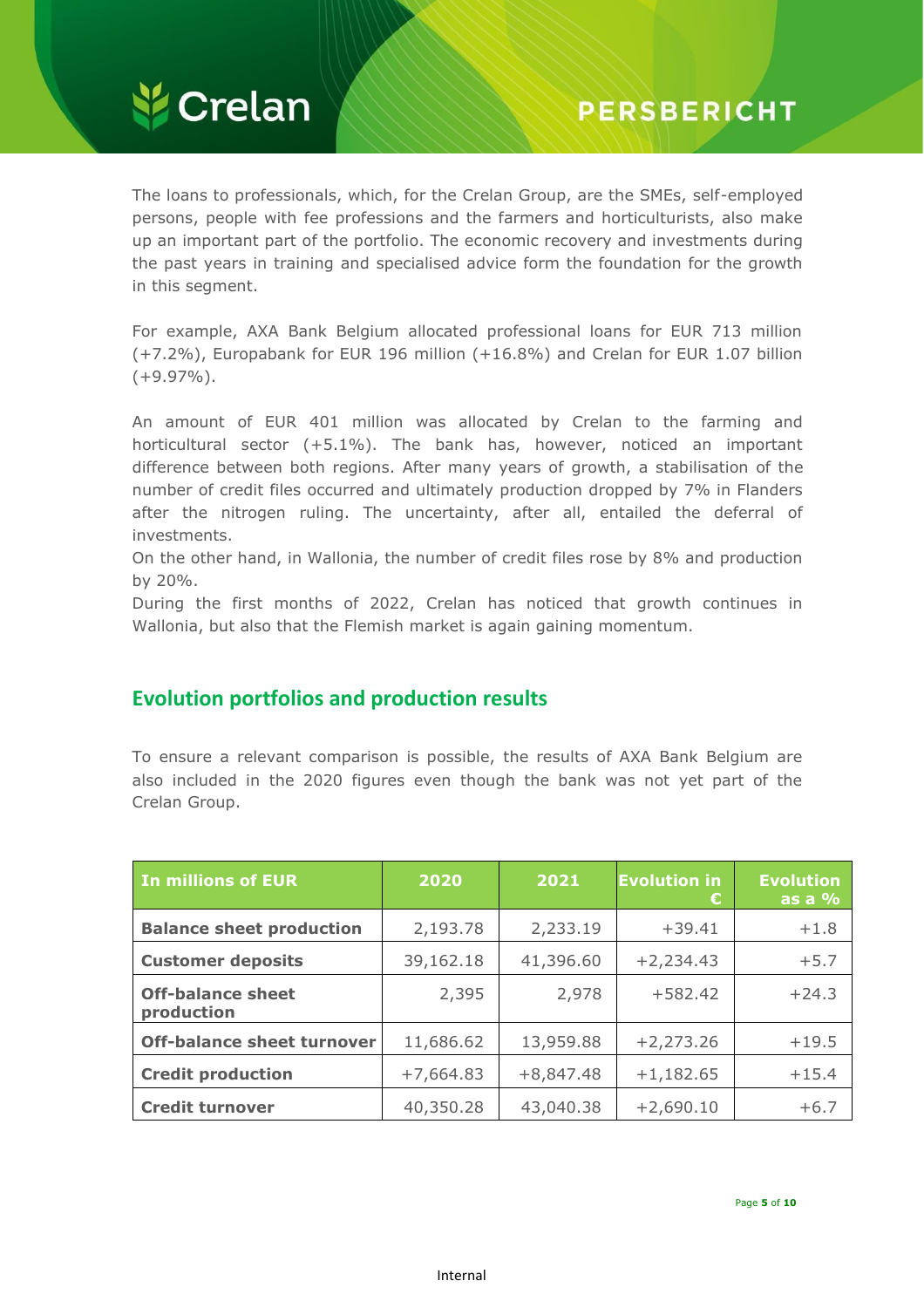

## **Strong progress of the net result with and without exceptional factors related to the takeover of AXA Bank Belgium and the sale of Crelan Insurance**

The net result of the Crelan Group is impacted in a very favourable manner by both a capital gain of EUR 46.66 million on the sale of Crelan Insurance and a capital gain of EUR 598.81 on the takeover of AXA Bank Belgium.

The **net profit** increased due to this to EUR **660.35 million** (EUR +610.94 million).

These exceptional elements do not consider the net result of EUR 49.41 million in 2020 that evolved to EUR 66.31 million in 2021. This also entails a great increase of the result by 34.2%.

The growth in fee income by EUR 19.3 million also contributed to the increase of the result. This was due to the increased investment activity.

The increase of the costs (EUR +30.7 million) mainly as a result of the takeover and integration of AXA Bank Belgium and additional IT investments, on the other hand, had a negative impact.

In relation to the facilities for the credit portfolio (stages 1, 2 and 3), Crelan could reverse EUR 10.8 million in capital losses thanks to the favourable evolution of the macro-economic parameters in relation to the calculation of value adjustments and high quality of the portfolio. In 2020, Crelan allocated another EUR 5.2 million. Europabank started a provision for EUR 3.4 million when compared to EUR 12.6 million in 2020 and AXA Bank Belgium entered a commitment of EUR 29.6 million at the end of 2021 within the framework of its first consolidation by Crelan. The Crelan Group therefore included EUR 22.3 million as an additional decrease in value on a consolidated basis.

#### **THE RESULT OF AXA BANK BELGIUM**

In 2021, AXA Bank Belgium managed to achieve very strong results driven by both higher revenue and lower costs, but also due to the reversal of some fees and commissions where the reversal of EUR 5.2 million on the credit portfolio is the most important. The high quality of this portfolio and the lower than estimated impact of COVID-19 were the reasons for this. The consolidated net earnings increased to **EUR 93 million**.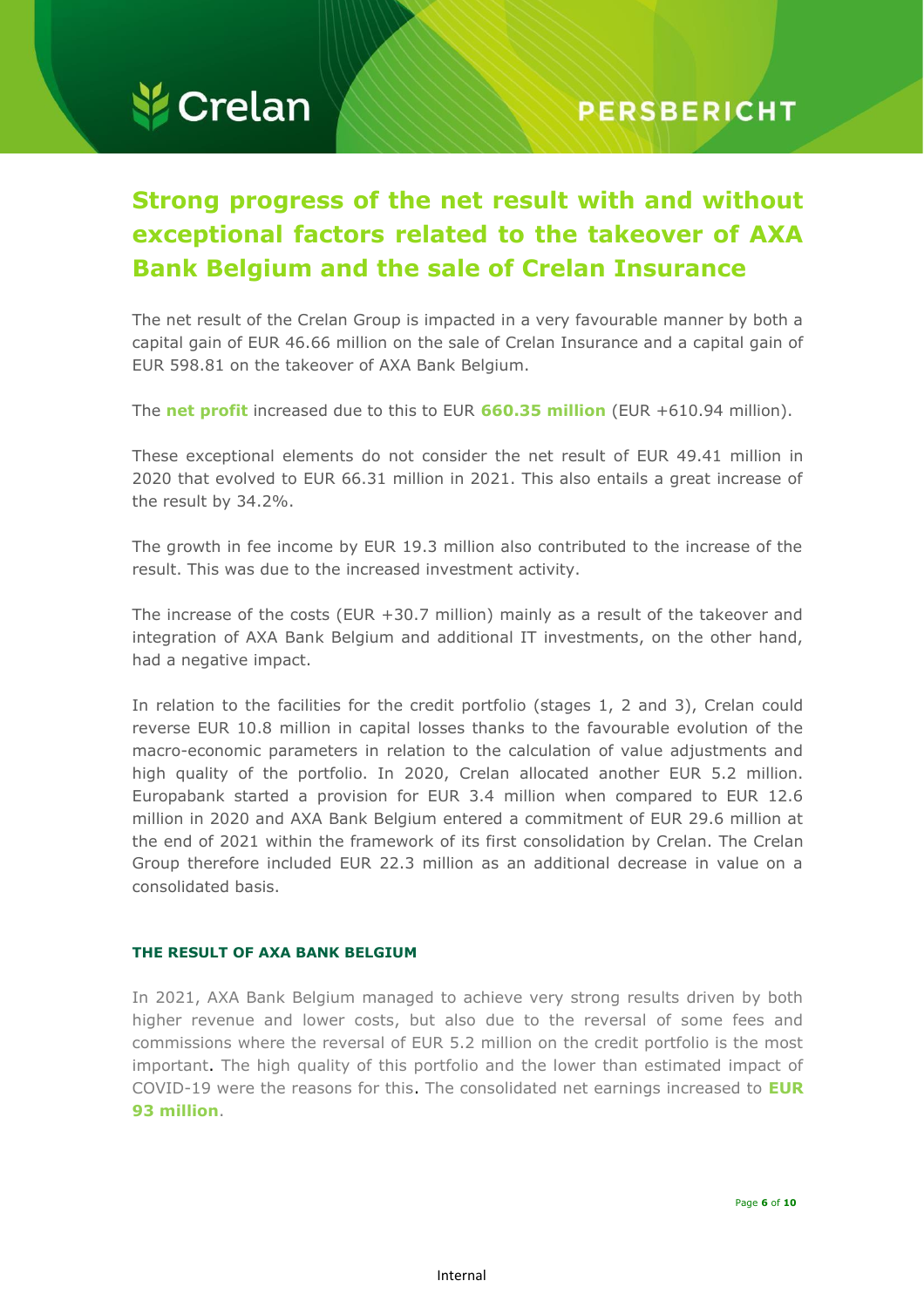

The result of AXA Bank Belgium did not affect the result of the Crelan Group since the takeover took place on 31/12/2021.

#### **PROPOSED EUR 159 MILLION NET RESULT**

If we neutralise the effects of the takeover of AXA Bank Belgium and the sale of Crelan Insurance, which are mainly capital gains, the Crelan Group would have achieved a net result of EUR 66 million. The result would therefore increase to EUR 159 million in the new group composition.

#### **A SOLID GROUP OF BANKS AND AN INCREASE OF THE EARNING POWER**

The Crelan Group is a strong and solid group with a **CAD ratio of 19.74%** and a **tier I ratio of 17.97%**. The cost-income ratio **(CIR)** evolved from 73.36% at the end of 2020 to **73.81%\*** in 2021. The **return on the equity** is **51.38%** at the end of 2021 including the capital gains on the sale of Crelan Insurance and the takeover of AXA Bank Belgium. Without these 2 elements, it evolves from 3.91% in 2020 to **5.16%**.

\* Corrected figure: with neutralisation of the takeover impact

## **3% dividend**

The bank again distributed a **dividend of 3%** to the cooperative shareholders for the 2021 accounting period. This means that the cooperative shares of CrelanCo have now already given a gross return of 3% during five consecutive years.



**Luc Versele, chairperson of the Board of Directors**: **"In part thanks to the confidence of the 274,000 cooperative CrelanCo shareholders, we have again taken an important step in the growth story of our banking group in 2021 with the takeover of AXA Bank Belgium**. **We believe it is important we recognise this commitment with personalised benefits,**

**by supporting social projects that are advanced by members of the cooperative through the Crelan Foundation and by offering a sound return on their participation. We hope that this great operation will appeal to even more Crelan customers and also AXA Bank customers and will inspire them to invest and participate as cooperative shareholders in our future project of being a sustainable proximity bank."**

At the end of 2021, CrelanCo had 274,003 members of the cooperative who represent a share capital of EUR 895 million. The total distribution of dividends comprises an amount of EUR 26.6 million.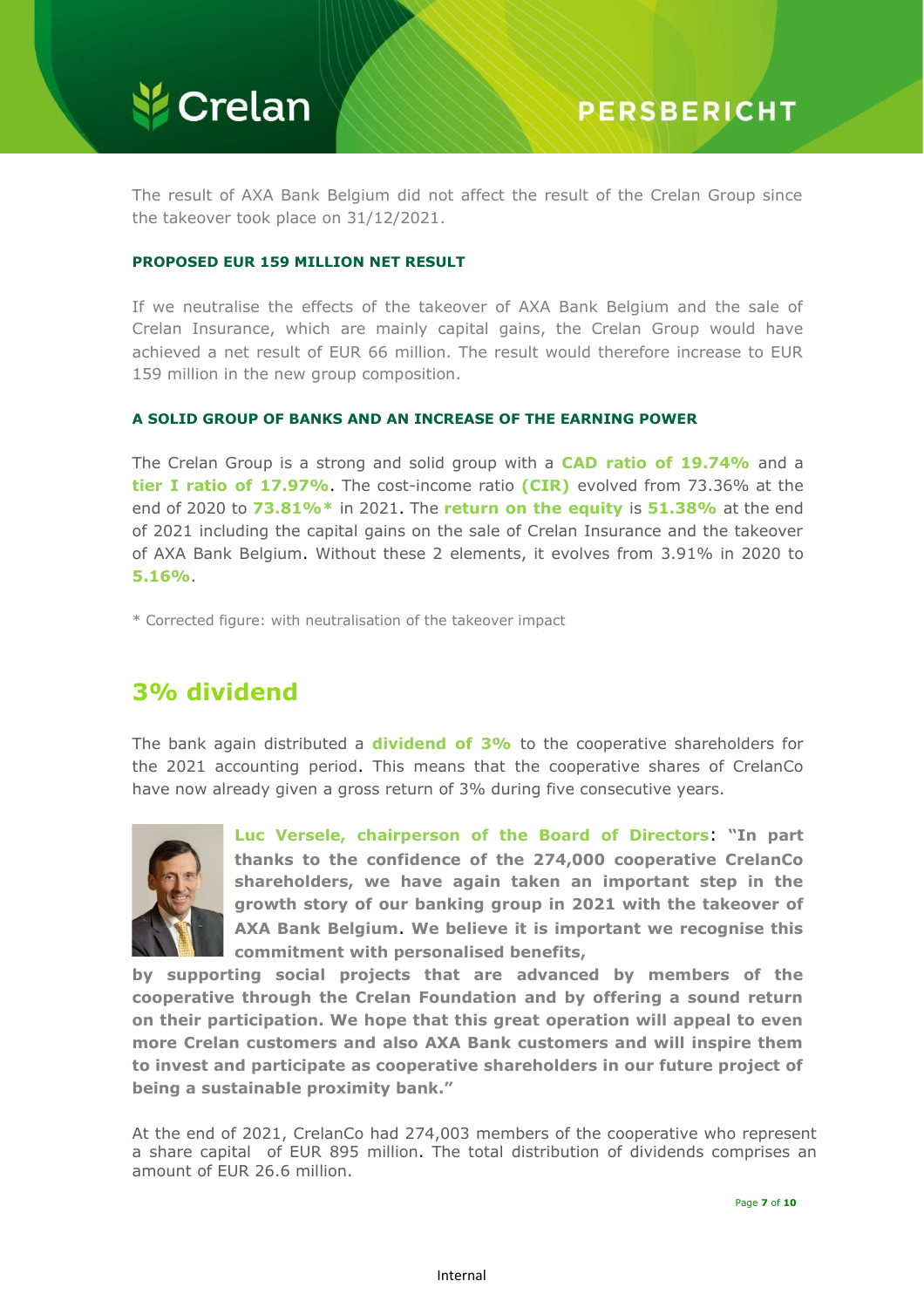## **Expanding a strong proximity bank**

Currently, Crelan and AXA Bank Belgium are still two separate brands on the market, but the colleagues of both banks are actively preparing the integration that is scheduled to be completed by the autumn of 2024. As from this point, the banks will merge and all operations will be continued under the Crelan logo.

Proximity to the customer will continue to be an essential element of the future strategy. The bank wishes to use an omnichannel approach where the expert advice of the independent bank agents is supported and supplemented by high-performance digital platforms and a contact centre.

The bank also wishes to further use its assets of an extensive range of its own bank products supplemented by products from strong partners\* and further strengthen the partnership opportunities within the Group.

The following projects are in the pipeline:

- The 'One organisation' project has been started to quickly provide clarity to all employees of the offices about the future structure and to make them feel at home quickly. Since 1 January, a new Management Committee has been authorised for both banks and, since 1 March, the directors and direct reports have been appointed/denominated. They currently manage the existing Crelan and AXA Bank teams. The full organisation chart will be drawn up and be operational by the end of 2022.
- To strengthen the synergies within the Group, AXA Bank agents will soon receive an explanation about products and services that they can suggest from Europabank to their customers. This deals with leasing concepts, payment terminals for traders and specific credit concepts.
- The bank is also preparing the introduction of the range of CrelanCo cooperative shares via the AXA Bank offices.
- The Crelan and AXA Bank teams are also working on a new mobile app that will be launched soon after the integration and will focus on convenience of use and performing current bank transactions as efficiently as possible.
- To conclude, much attention is also being paid to the different projects that must enable the integration and migration on an IT and operational level by 2024.

**Philippe Voisin: "The Crelan and AXA Bank Belgium integration that we are currently preparing is mainly about collaboration: together achieving better. We now have the luxury and also the obligation to share knowledge,**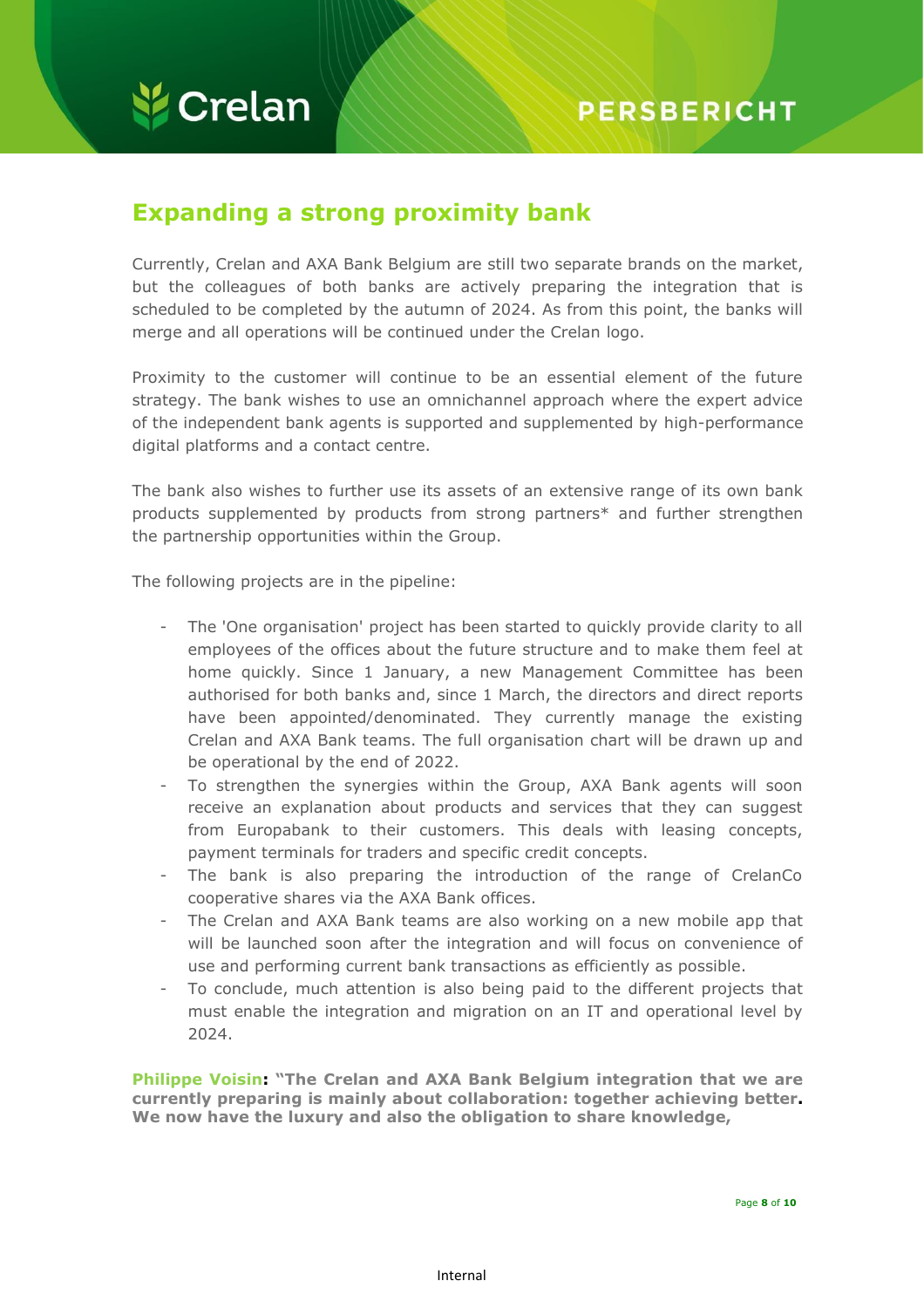

**know-how and experiences. Coming to know each other's procedures is enriching and stimulating. This collaboration must create added value and not just for the bank but also for customers, agents and employees. I am convinced of this."**

\* The Crelan Group works in partnership with AXA Belgium for non-life insurances, Allianz for life insurances and Amundi , Econopolis Wealth Management and AXA Investment Managers for investment products.

More information about the annual results is available in the annual report on the Crelan website.

|                      | 2020   | 2021   | <b>Difference</b> |
|----------------------|--------|--------|-------------------|
| <b>Tier I</b>        | 21.72% | 17.97% | $-3.75$           |
| <b>Total Capital</b> | 22.02% | 19.74% | $-2.28$           |
| <b>Loan Loss</b>     | 0.10%  | 0.05%  | $-0.05$           |
| Return on equity*    | 3.91%  | 5.16%  | $+1.25$           |
| Return on assets*    | 0.22%  | 0.28%  | $+0.06$           |
| Cost/Income Ratio*   | 73.36% | 73.81  | $+0.45$           |

## **Crelan Group ratios**

\* Corrected figures: with neutralisation of the takeover impact

#### **About the Crelan Group**

The financial group is formed by the cooperative society CrelanCo, the public limited company Crelan, the public limited company Europabank and the public limited company AXA Bank Belgium. Based on the balance sheet total, it is in the fifth position in relation to Belgian retail banks.

In the streetscape, the Crelan Group represents the following with three bank logos: Crelan, AXA Banks and Europabank.

The Crelan Group has on 31/12/2021: 4,869 employees (both members of staff and independent bank agents), 881 offices, 274,003 cooperative shareholders, nearly 1.8 million customers and a balance sheet total of EUR 53 billion. In addition, the banking group manages EUR 41 billion in customer deposits, EUR 14 billion in off-balance sheet investments and supports Belgian families and enterprises with EUR 43 billion in loans.

#### **About Crelan**

Crelan offers a wide range of banking and insurance products for private customers, self-employed persons and SMEs. Crelan wishes to offer its customers total solutions with payment concepts, savings and investment products, credit forms and insurance policies and not just products.